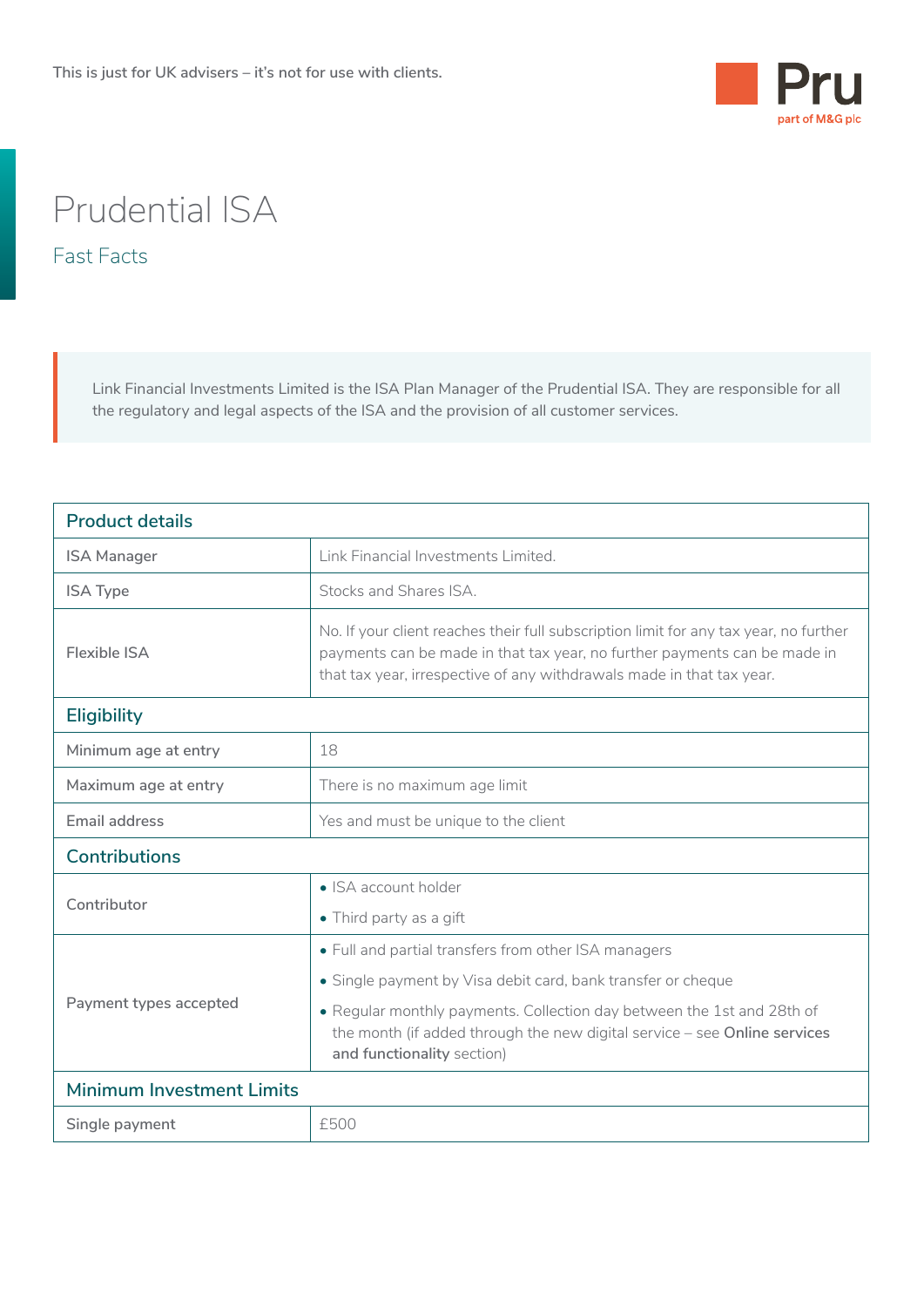| Subsequent single payments                                                                                                                                                                                                            | £250                                                                                                                                                                |                |                           |                |
|---------------------------------------------------------------------------------------------------------------------------------------------------------------------------------------------------------------------------------------|---------------------------------------------------------------------------------------------------------------------------------------------------------------------|----------------|---------------------------|----------------|
| Regular payments                                                                                                                                                                                                                      | £50 each month                                                                                                                                                      |                |                           |                |
| Increase to regular payments                                                                                                                                                                                                          | No minimum                                                                                                                                                          |                |                           |                |
| These minimum investment limits are based on fund level and not the combined ISA level. For example, the initial<br>single investment for each new fund is £500, subsequent single investments to an existing fund holding is £250.   |                                                                                                                                                                     |                |                           |                |
| <b>Maximum Investment Limits</b>                                                                                                                                                                                                      |                                                                                                                                                                     |                |                           |                |
| Maximum single/regular payments                                                                                                                                                                                                       | Subscriptions made as a single and/or regular payment can be accepted up to<br>the maximum available subscription limit in each tax year.                           |                |                           |                |
| PruFund                                                                                                                                                                                                                               | £500,000 which includes all investments and transfers. Investments above<br>£500,000 may be accepted by concession.                                                 |                |                           |                |
| <b>Fund availability</b>                                                                                                                                                                                                              |                                                                                                                                                                     |                |                           |                |
|                                                                                                                                                                                                                                       | <b>Fund</b>                                                                                                                                                         | <b>PruFund</b> | <b>OEIC</b>               |                |
|                                                                                                                                                                                                                                       |                                                                                                                                                                     |                | <b>Active</b>             | <b>Passive</b> |
|                                                                                                                                                                                                                                       | Cautious                                                                                                                                                            | $\checkmark$   | $\boldsymbol{\mathsf{x}}$ | ×              |
|                                                                                                                                                                                                                                       | Growth                                                                                                                                                              | V              | $\boldsymbol{\mathsf{x}}$ | $\mathbf x$    |
| <b>Funds available</b>                                                                                                                                                                                                                | Risk Managed 1 Fund                                                                                                                                                 | V              | V                         | V              |
|                                                                                                                                                                                                                                       | Risk Managed 2 Fund                                                                                                                                                 | V              | $\mathbf v$               | V              |
|                                                                                                                                                                                                                                       | Risk Managed 3 Fund                                                                                                                                                 | V              | V                         | $\mathbf{v}$   |
|                                                                                                                                                                                                                                       | Risk Managed 4 Fund                                                                                                                                                 | $\mathbf v$    | $\mathbf{v}$              | V              |
|                                                                                                                                                                                                                                       | Risk Managed 5 Fund                                                                                                                                                 | V              | V                         | V              |
| <b>Fund switches</b>                                                                                                                                                                                                                  | • Switches out of any fund may be deferred for up to one month due to adverse<br>market conditions.                                                                 |                |                           |                |
|                                                                                                                                                                                                                                       | • Switches out of PruFund Funds will be subject to a 28-day waiting<br>period. The unit price used is that which is applicable at the end of the<br>waiting period. |                |                           |                |
|                                                                                                                                                                                                                                       | • Automatic Switches occur when moving funds held in a PruFund holding<br>account to the smoothed fund.                                                             |                |                           |                |
|                                                                                                                                                                                                                                       | • A switch request involving any of the PruFunds may only be made once every<br>three months.                                                                       |                |                           |                |
|                                                                                                                                                                                                                                       | • Currently there is no charge for switches, the right is reserved to make a<br>charge in the future.                                                               |                |                           |                |
| For more information on the range of PruFunds available on Prudential ISA, refer to the Key Information Document<br>and relevant Investment Option Document. For information on the OEIC Funds, refer to the Key Investor Information |                                                                                                                                                                     |                |                           |                |

Documents for each individual OEIC Fund.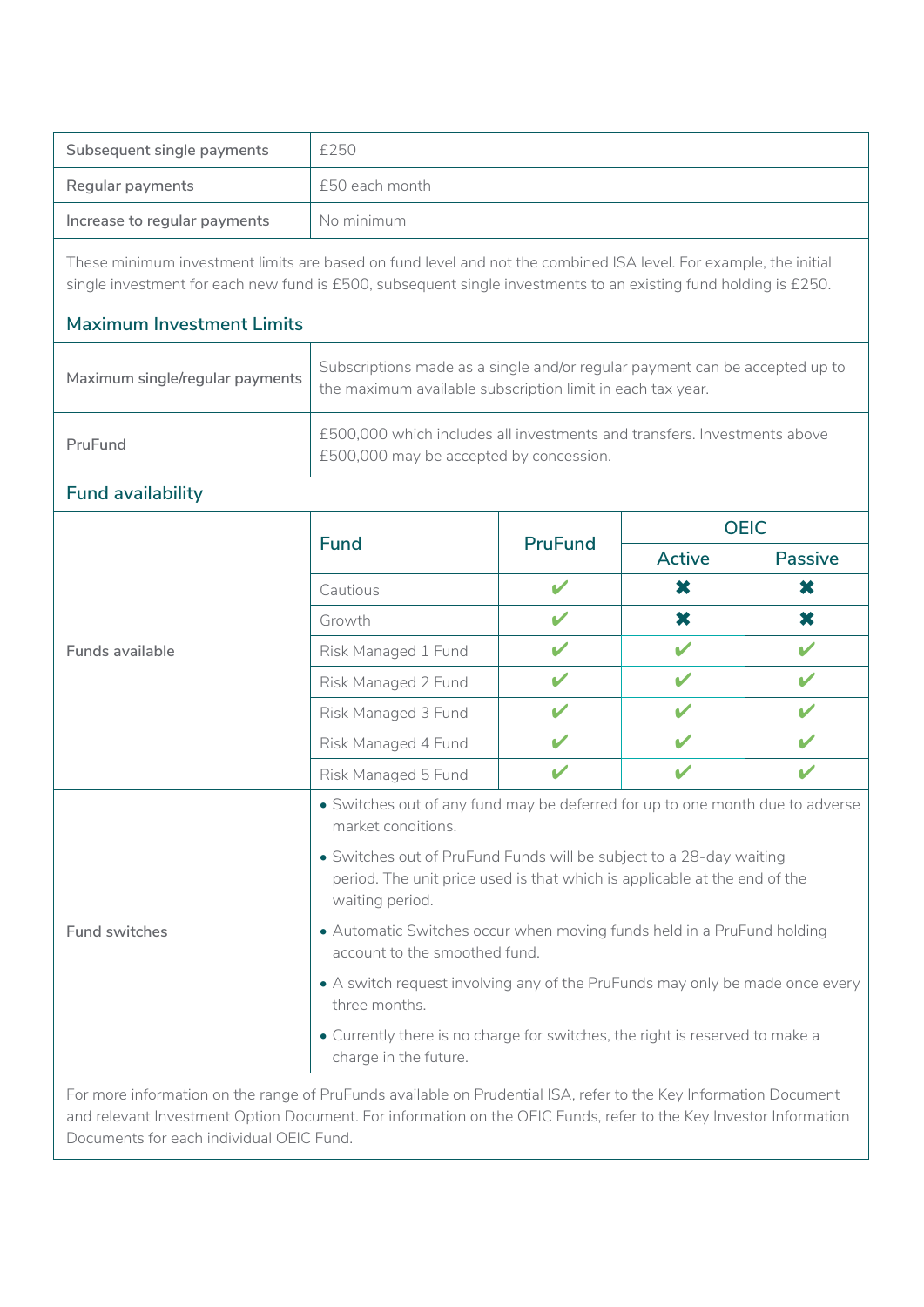| <b>Financial services compensation scheme (FSCS) limits</b> |                                                                                                                                                                                                                                                                                                           |  |
|-------------------------------------------------------------|-----------------------------------------------------------------------------------------------------------------------------------------------------------------------------------------------------------------------------------------------------------------------------------------------------------|--|
| <b>PruFund Funds</b>                                        | The maximum level of compensation is 100% of the claim with no upper limit<br>for the claim amount.                                                                                                                                                                                                       |  |
| <b>Surrenders and Withdrawals</b>                           |                                                                                                                                                                                                                                                                                                           |  |
|                                                             | • Can be made at any time.                                                                                                                                                                                                                                                                                |  |
| Full surrender/withdrawal                                   | . The ISA ends once all the proceeds have been withdrawn.                                                                                                                                                                                                                                                 |  |
|                                                             | • There may be a 14-day waiting period for full withdrawals out of any<br>PruFund, including ISA transfers.                                                                                                                                                                                               |  |
|                                                             | • Can be made at any time.                                                                                                                                                                                                                                                                                |  |
| <b>Partial withdrawals</b>                                  | • Must be specified as the monetary amount(s) and from which fund(s) the<br>withdrawal is to be made.                                                                                                                                                                                                     |  |
|                                                             | . The minimum partial withdrawal from any fund is £250 and at least £500<br>must remain in that fund after the withdrawal.                                                                                                                                                                                |  |
|                                                             | • There may be a 14-day waiting period for a partial withdrawal out of any<br>PruFund, including ISA transfers.                                                                                                                                                                                           |  |
|                                                             | The regular withdrawals can be taken every;                                                                                                                                                                                                                                                               |  |
|                                                             | $\bullet$ month,                                                                                                                                                                                                                                                                                          |  |
| Regular withdrawal frequency                                | • three months,                                                                                                                                                                                                                                                                                           |  |
|                                                             | • six months or,                                                                                                                                                                                                                                                                                          |  |
|                                                             | • every year.                                                                                                                                                                                                                                                                                             |  |
|                                                             | The regular withdrawals can be paid on;                                                                                                                                                                                                                                                                   |  |
|                                                             | • the 5th or,                                                                                                                                                                                                                                                                                             |  |
| Regular withdrawal payment date                             | • the 20th of the month.                                                                                                                                                                                                                                                                                  |  |
|                                                             | • The payment will be made on the selected payment date, or the next working<br>day if this falls on a weekend or bank holiday. Payment will reach your client's<br>bank account four business days after the chosen payment date.                                                                        |  |
| Regular withdrawal limits<br>and restrictions               | . Regular withdrawals can't be taken from your client's ISA if they're making<br>regular payments to their ISA.                                                                                                                                                                                           |  |
|                                                             | • The minimum regular withdrawal is £50 on each occasion from each fund<br>selected for withdrawal. The value of a fund must not fall below the £500<br>minimum due to the regular withdrawal payment.                                                                                                    |  |
|                                                             | • The total value of the regular withdrawals to be taken in any 12 month period<br>must not exceed 100% of the value for your Prudential ISA. This calculation<br>is performed when the withdrawal is established, on its re-commencement<br>following any suspension, or should the amount be increased. |  |
| Fund choice for regular<br>withdrawals                      | Your client must define the monetary amount(s) and the fund(s) the regular<br>withdrawals are to be paid from.                                                                                                                                                                                            |  |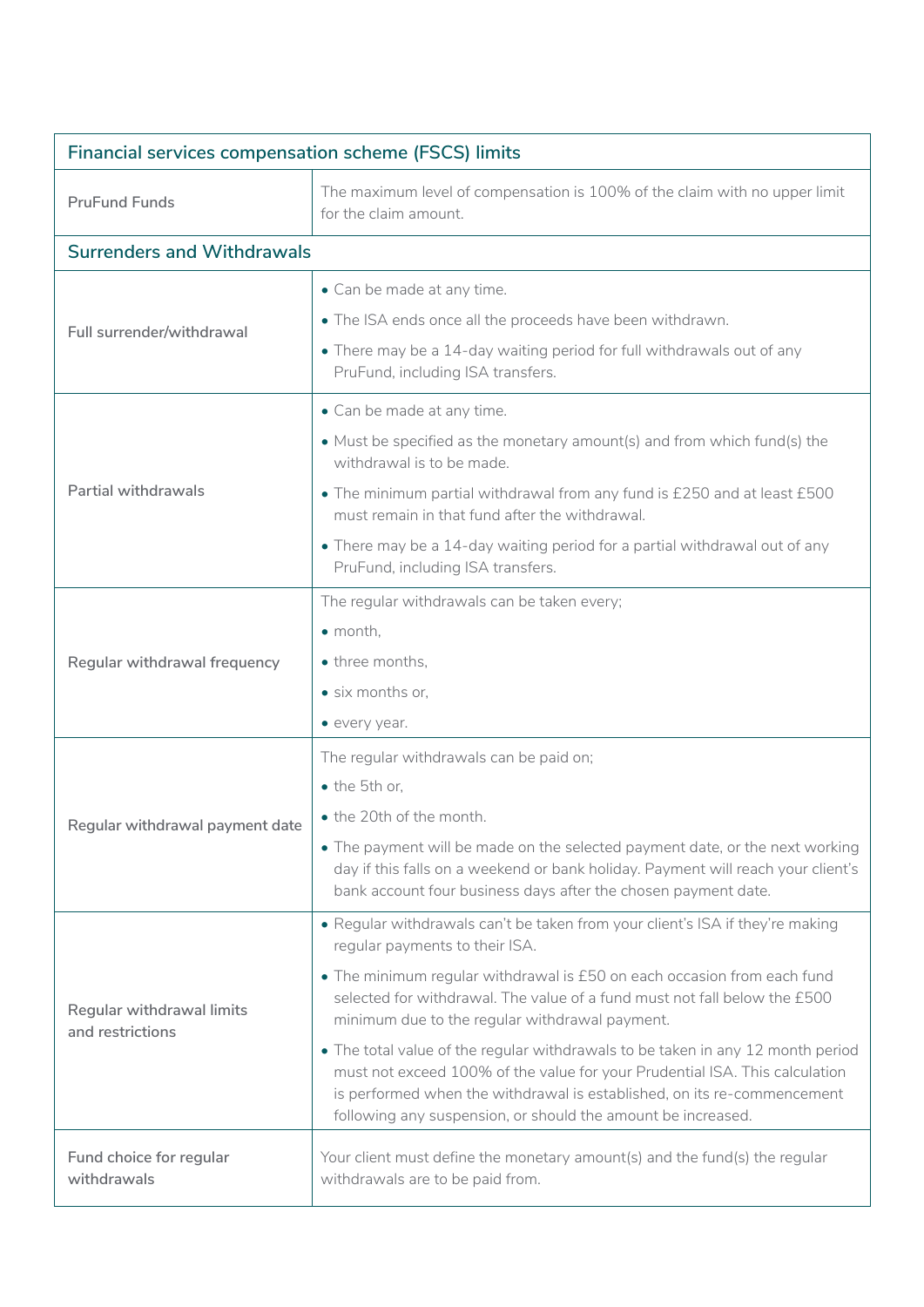| Amount paid on death                                                         |                                                                                                                                                                                                                                          |                      |  |
|------------------------------------------------------------------------------|------------------------------------------------------------------------------------------------------------------------------------------------------------------------------------------------------------------------------------------|----------------------|--|
| <b>PruFund Fund holdings</b>                                                 | 100.1% of the fund value.                                                                                                                                                                                                                |                      |  |
| <b>OEIC Fund holdings</b>                                                    | The value of the shares.                                                                                                                                                                                                                 |                      |  |
| <b>Fund charges</b>                                                          |                                                                                                                                                                                                                                          |                      |  |
|                                                                              | For each PruFund Fund, the Annual Management Charge (AMC) is 1.10%<br>each year.<br>The charge taken from your client's PruFund Fund holding(s) will reduce as the<br>value of your client's PruFund Fund holdings increases as follows: |                      |  |
|                                                                              | <b>Value of PruFund Fund</b><br>holdings in ISA                                                                                                                                                                                          | <b>Effective AMC</b> |  |
|                                                                              | $<$ £100,000.00                                                                                                                                                                                                                          | 1.10%                |  |
|                                                                              | $£100,000.00 - £249,999.99$                                                                                                                                                                                                              | 1.05%                |  |
|                                                                              | £250,000.00 - £499,999.99                                                                                                                                                                                                                | 1.00%                |  |
|                                                                              | £500,000.00 - £749,999.99                                                                                                                                                                                                                | 0.95%                |  |
|                                                                              | £750,000.00 - £999,999.99                                                                                                                                                                                                                | 0.925%               |  |
| <b>PruFund Fund charges</b>                                                  | £1,000,000.00+                                                                                                                                                                                                                           | 0.90%                |  |
|                                                                              | We'll take the charge by deducting units from your client's PruFund Fund<br>holdings using the total value of your clients PruFund Fund holdings in your<br>client's Prudential ISA.                                                     |                      |  |
|                                                                              | <b>Further costs</b><br>There are other charges not covered by the AMC. These can include for example;                                                                                                                                   |                      |  |
|                                                                              | • maintenance costs for property investments,                                                                                                                                                                                            |                      |  |
|                                                                              | • costs associated with investing in infrastructure, such as utilities, transport<br>and renewable energy                                                                                                                                |                      |  |
|                                                                              | • these costs can vary over time.                                                                                                                                                                                                        |                      |  |
|                                                                              | For further information on charges and costs associated with PruFund funds,<br>please refer to the relevant fund guide.                                                                                                                  |                      |  |
| <b>OEIC fund charges</b>                                                     | For details of the OEIC fund charges, please refer to the Key Investor<br>Information Documents.                                                                                                                                         |                      |  |
| Charges may vary in the future and may be higher or lower than they are now. |                                                                                                                                                                                                                                          |                      |  |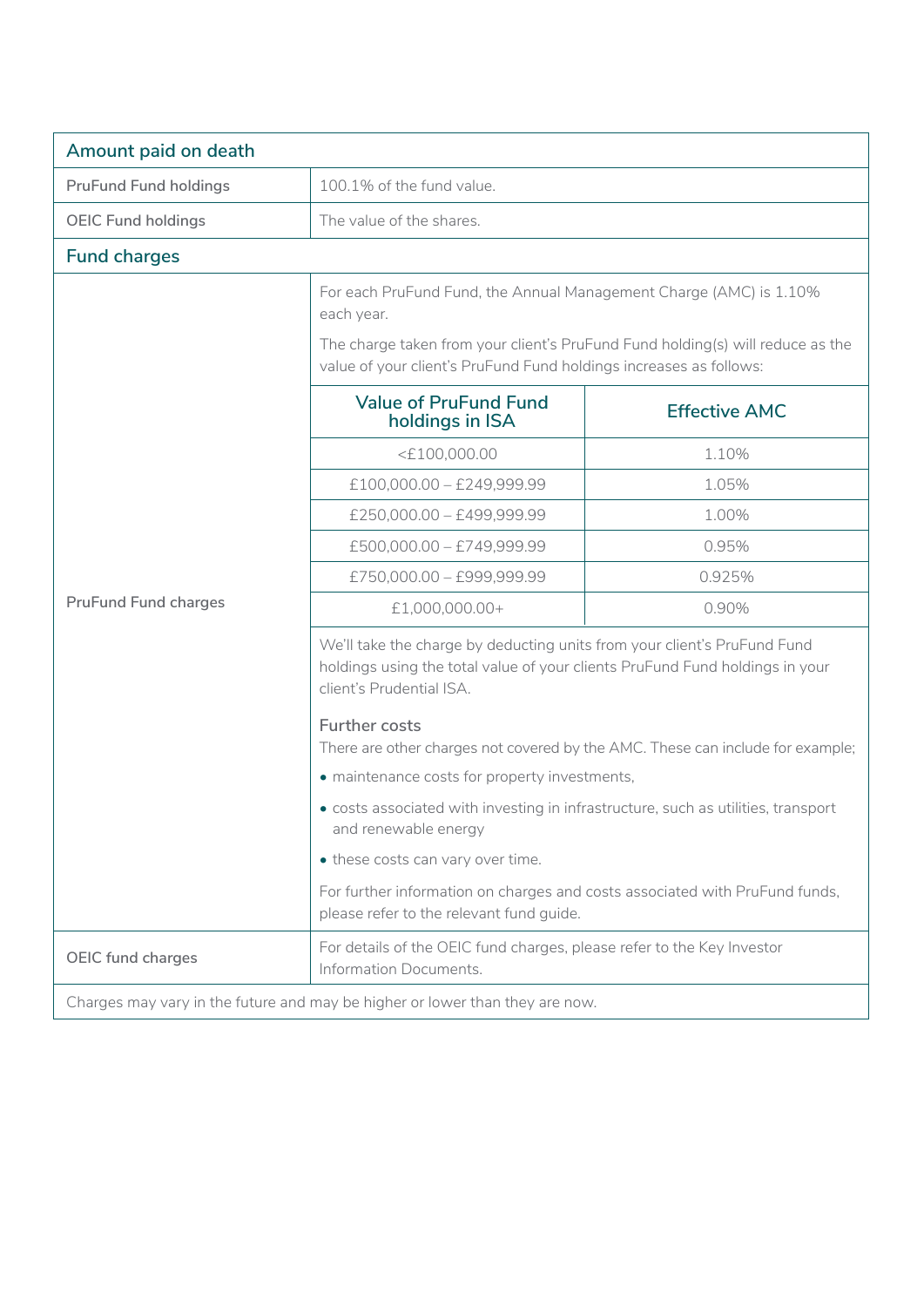| <b>Adviser charges</b>                                        |                                                                                                                                                                                                                                                          |  |
|---------------------------------------------------------------|----------------------------------------------------------------------------------------------------------------------------------------------------------------------------------------------------------------------------------------------------------|--|
|                                                               | Initial Adviser Charges on single and transfer payments (if selected) are<br>deducted from the investment before being invested in the ISA. The initial<br>investment less the Initial Adviser Charge will then be the amount used to<br>purchase units. |  |
|                                                               | This charge can be selected as either:                                                                                                                                                                                                                   |  |
| <b>Initial Adviser Charge</b>                                 | • a percentage of the initial amount or                                                                                                                                                                                                                  |  |
| (set-up adviser charge) on single<br>and transfer investments | • a monetary amount.                                                                                                                                                                                                                                     |  |
|                                                               | Initial Adviser Charges on regular payments (if selected) are deducted from the<br>regular investment before being invested in the ISA. The initial investment less<br>the Initial Adviser Charge will then be the amount used to purchase units.        |  |
|                                                               | This charge can be selected as either:                                                                                                                                                                                                                   |  |
|                                                               | • a percentage of the regular payment or,                                                                                                                                                                                                                |  |
|                                                               | • a monetary amount from each regular payment.                                                                                                                                                                                                           |  |
|                                                               | Ongoing Adviser Charge will apply across all investments and apply to both the<br>PruFund and OEIC Funds. The same rate will apply across the whole of the<br>ISA account.                                                                               |  |
|                                                               | This charge can be selected as either:                                                                                                                                                                                                                   |  |
|                                                               | • a percentage of the fund value                                                                                                                                                                                                                         |  |
|                                                               | • a monetary amount.                                                                                                                                                                                                                                     |  |
| <b>Ongoing Adviser Charge</b>                                 | This charge can be paid on any date between the 1st and 31st of the month<br>and be paid every;                                                                                                                                                          |  |
|                                                               | $\bullet$ month.                                                                                                                                                                                                                                         |  |
|                                                               | • three months,                                                                                                                                                                                                                                          |  |
|                                                               | · six months or,                                                                                                                                                                                                                                         |  |
|                                                               | • every year.                                                                                                                                                                                                                                            |  |
| Ad hoc Adviser Charge                                         | Ad hoc Adviser Charges are not available.                                                                                                                                                                                                                |  |
| <b>Limits on Adviser Charging</b>                             |                                                                                                                                                                                                                                                          |  |
| Initial Adviser Charge on single<br>and transfer investments  | Lesser of 5% of the total single and transfer payment(s) included in the<br>application and £20,000.                                                                                                                                                     |  |
| Initial Adviser Charge on<br>regular investments              | 5% of the regular contribution or 25% of the first 12 monthly contributions.                                                                                                                                                                             |  |
| <b>Ongoing Adviser Charge</b>                                 | 1% each year of the total holding within the ISA across all funds.                                                                                                                                                                                       |  |